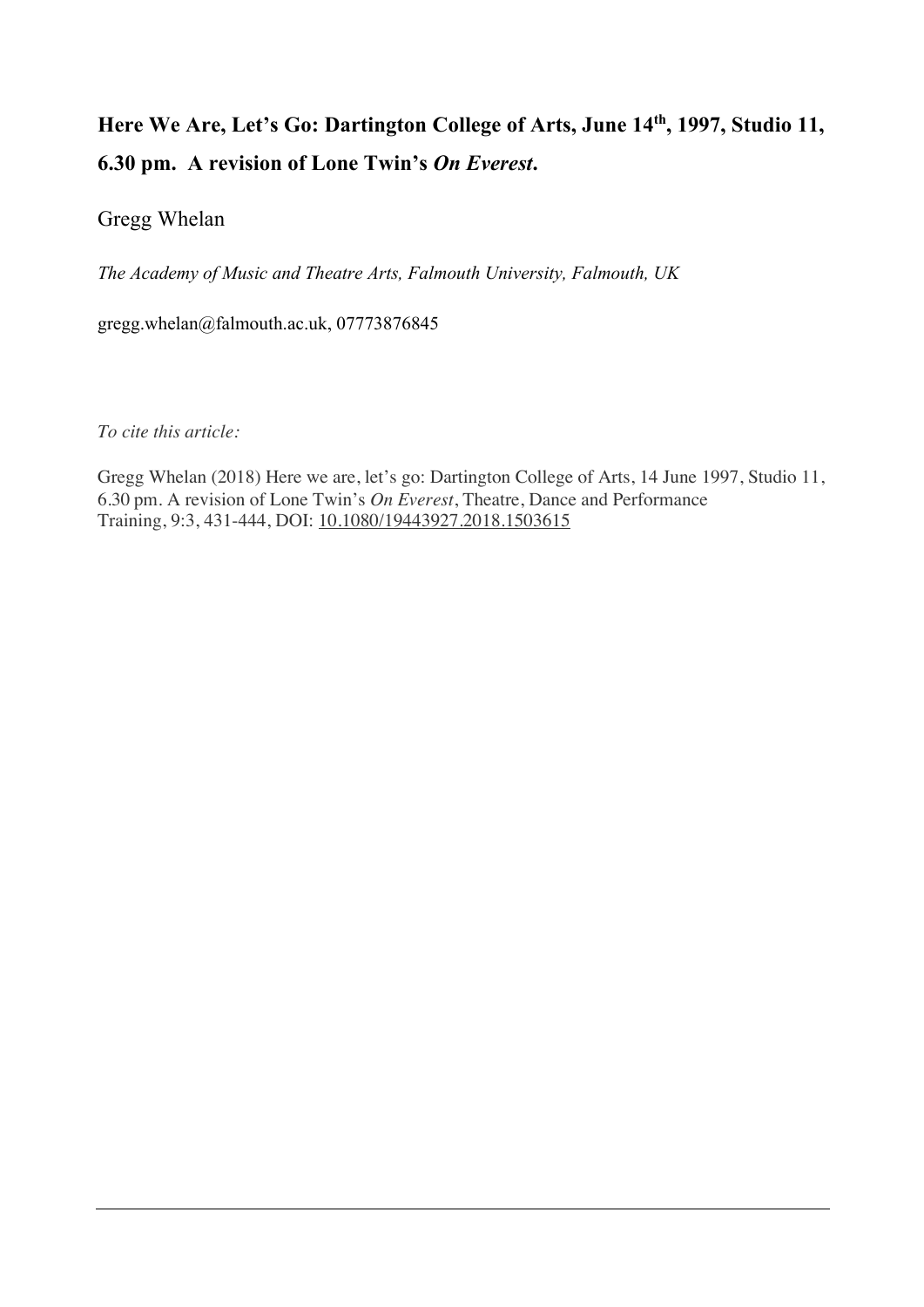#### **Preface:** On The Swiss Army Knife

The word nostalgia, translating directly from the Greek as 'suffering pain in return', was first used in our understanding of the term by Swiss mountain soldiers describing their feelings after spending prolonged periods of time in the Alps. The Swiss Army Knife was first conceived by a corporal on extended mountain duty: the basic idea for the knife came to him as he remembered the dreams he had had as a small boy of becoming a soldier - those dreams were full of expensive and lethal equipment. As he sketched the first rough design of what was to become the world's most useful knife a tear ran across his cheek; he began to cry for the little boy he used to be and for that little boy's home, now gone and lost – we can only imagine - to time. From that moment on the Swiss Army Knife has always carried with it for the Swiss soldier not only a multi-faceted reliability but also a certain sensation of longing and a fundamental missing of everywhere, everyone and everything.

Parts of this 'preface' taken from Lone Twin's On Everest (Whelan and Winters 1997) are factually correct, other parts less so. Swiss soldiers didn't suffer pain in return, Swiss mercenaries did - an embellishment occurred to force a resonance with the military issue knife. Similar liberties are taken across this article: two texts meet here, one, this one, written in the now of 2018 and one written in the then of 1997, but also in the now of now - fiddling with the 1997 text occurred to force a resonance with the purpose of the article. This text does not formally distinguish between the two sources (some paragraphs are composites, some are more identifiable as belonging to one source or the other – the 'chapter' titles are taken without change from On Everest, as with that text some titles stand-alone, without any corresponding content). To some degree this continues the project of the 1997 text which frames itself as 'made up' from journals and diaries, from jokes and drinking stories, from information on computer screens, from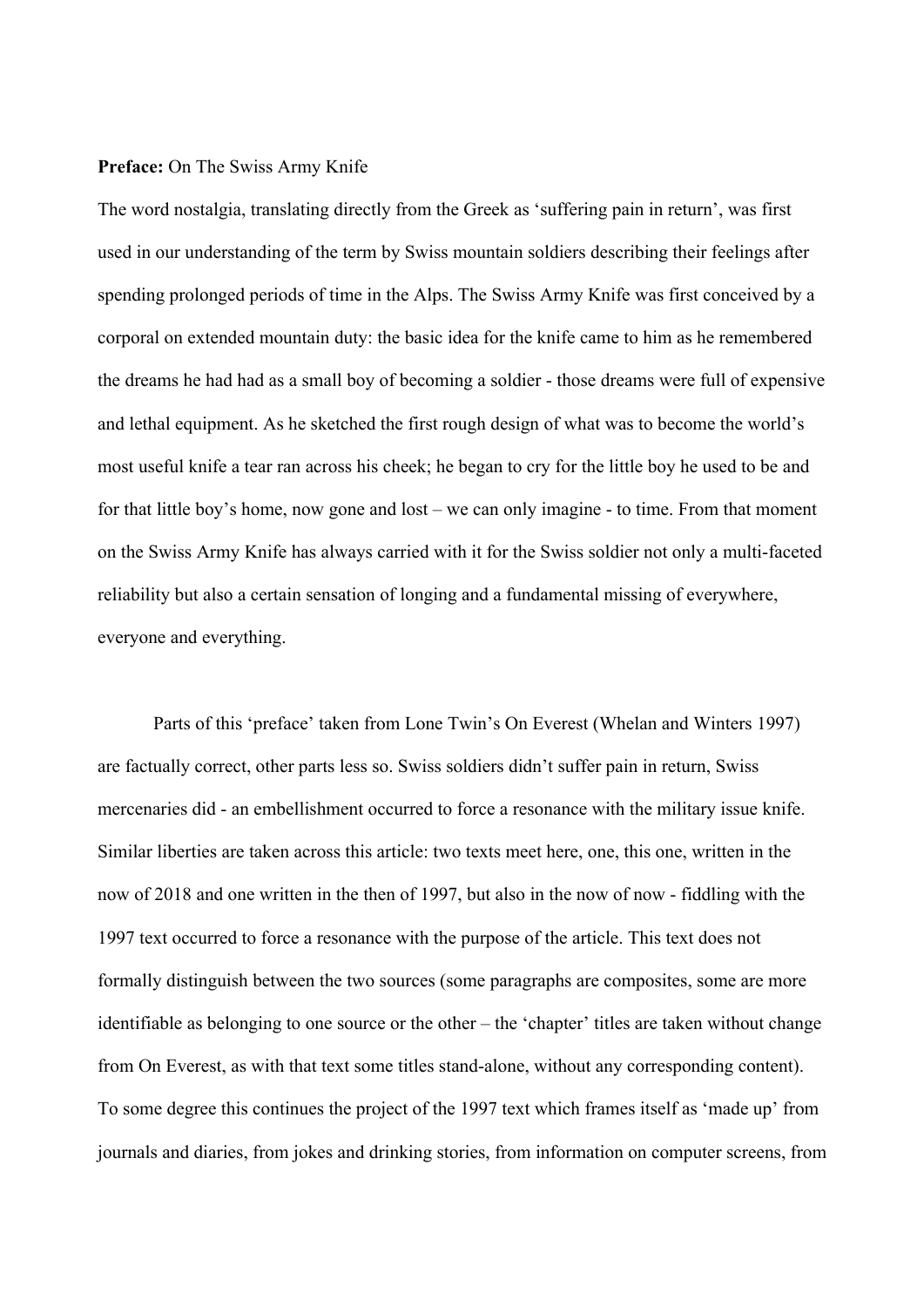the dreams Gary has been having about our expedition, from myths, legends and fibs about this place and from ideas I've been having in my own head. *This place* refers to both the place of On Everest's performance - Dartington's Studio 11 - and the place of the mountain, Mt. Everest. The Gary referred to is Gary Winters, who appears as himself in both texts.

### **Introduction:**

Good evening and thank you all very much for coming here. I appreciate that we have, under difficult circumstances, all come a long way to be here, and that many of us have left places of which we are very fond. I appreciate too, that many of us are already beginning to miss terribly the people we've left behind in those places, and later on tonight if things go our way, and the weather holds out, we'll be trying to do something - to say something - that might make that awful pain a little more bearable, or at least understandable.

To help with that difficult process and to mark the official launch of tonight's paper, later on we'll make available a glass of champagne to those of you who enjoy a drink. Now we only have the one bottle of champagne so that really will have to operate on a first-come-first-served basis and I'll apologise now to those of you sitting towards the back who might not get to the drinks in time.

# PICTURE: WHELAN\_A.JPEG. Caption: On Everest, Centre for Contemporary Arts, Glasgow, 2000. Photograph: Davida Hewlett

But with time pressing on and with oxygen precious, I'll make a start on this evening's paper while Gary Winters very kindly continues on our 5 and a half-mile ascent to the summit of Mount Everest. Thank you Gary. I've also asked Gary if he could help with some of tonight's reading. Gary will be reading all of this evening's quotations and then following each with the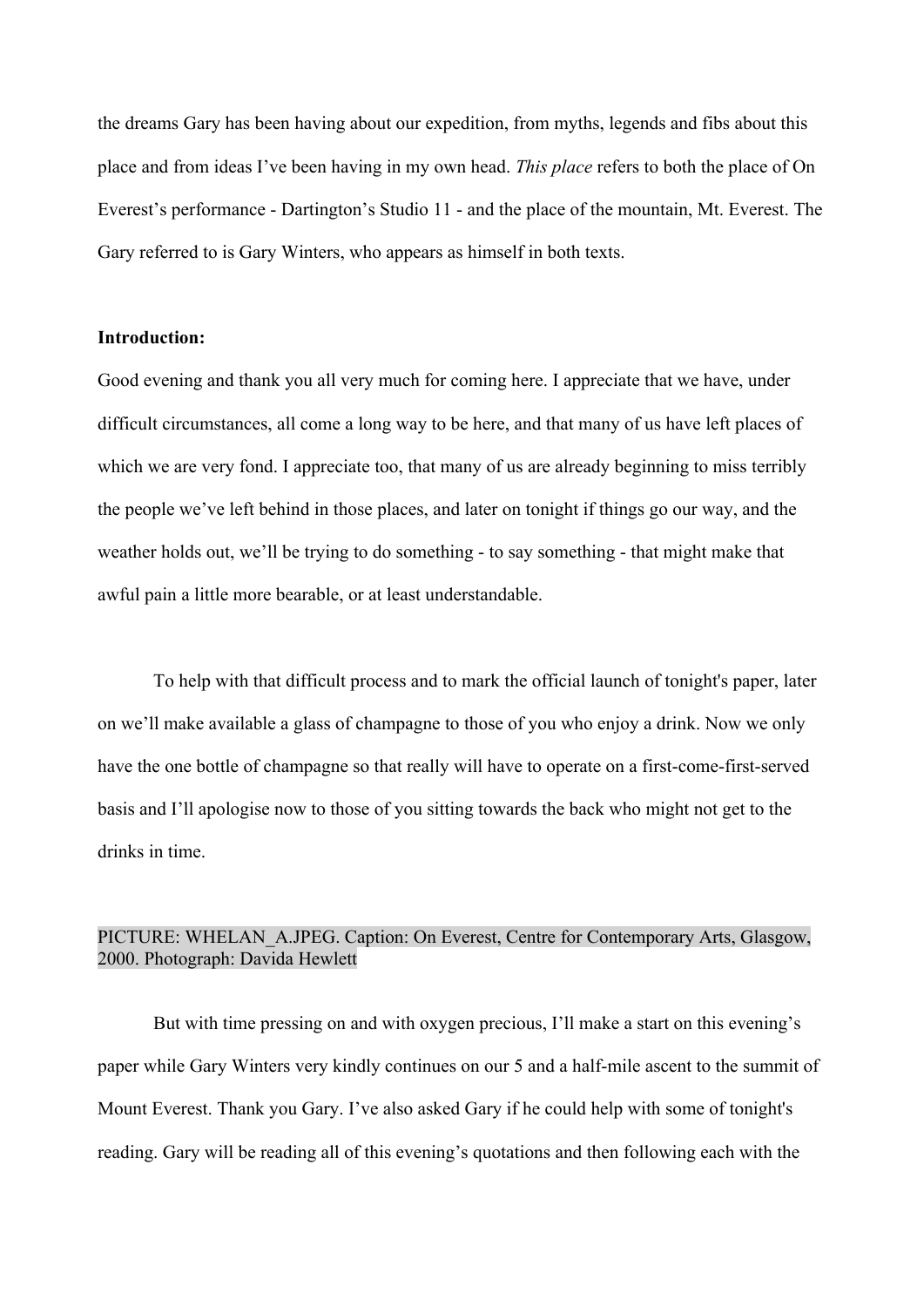relevant footnote or reference. On this it may be helpful to imagine two large floating speech marks either side of Gary's head, although as the piece progresses that might feel a little unnecessary.

**Chapter One:** On Folly - Don't Go Up There You'll Kill Yourself

**Chapter Two:** On Red Wine For Blood And Astro-Turf For Grass

**Chapter Three:** On Over There, Down There, Across There, Back There, Back There Back There, Back There (repeat until breath runs out) And All Of The Oxygen In Between

In effort to make a start on this paper I visited Falmouth University's library wanting to locate the bits of the Dartington College of Arts library that made the two-hour journey west in 2010. I joined Falmouth University to take up the position of Professor of Performance four years later, a role that largely keeps one away from libraries and had kept my mind well away from the possibility that Dartington's Charles Olson collection may have up-sticks and relocated. It had. There, on a bottom shelf, were a number of editions of *The Maximus Poems*, an epic 'poem of place' begun in 1950, written for, in and through Gloucester Massachusetts. I really liked the poems and still do - the complete edition is of considerable length, breadth and depth, dimensions I am still tackling. Many claims are made for *The Maximus Poems*, its place and influence on contemporary poetics, its problems, its difficulties, the contested figure of Olson - I identify these by only short journeys made into scholarship on Olson, which in its own considerable dimensions more than equals the challenge, for this reader at least, set by its subject, so I steer clear and stay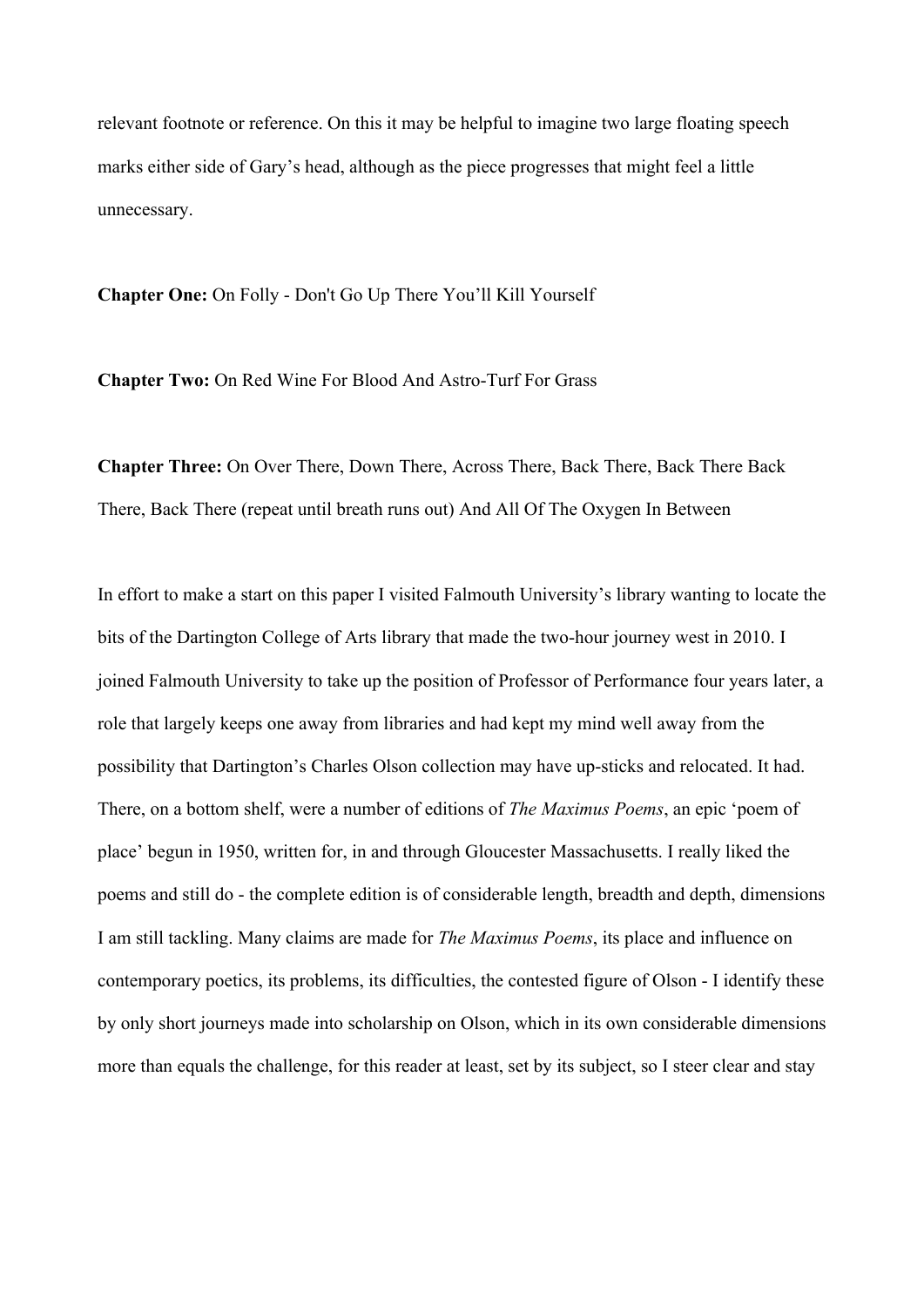with the poems<sup>1</sup>. The editions I find on the bottom shelf are the 1960 Jargon Corinth version, I opened a copy at the dedication, to Robert Creeley. Below the inscription were a further two lines, in pencil, of my own notes made – most likely – in the early spring of 1997 as I worked on what would become my final undergraduate submission to Dartington's newly established field of Performance Writing. Thumbing further into the book I found a small 'order number' slip between pages 20 and 21. As an undergraduate I deployed these thin paper slips, collected from numerous visits to the Dart Café, to indicate the location of a passage to return to. The numbered slips were lucky, 100 the luckiest of all, this one - lost to Olson's epic - was a nine. Reading the implicated pages I concluded I most likely used the nine to signpost back to a passage containing these lines

North 42° 37', West  $70^{\circ}$   $-40^{\circ}$  It is enough Gloucester,

To say where it is (Olson 1960, p.20)

I had no idea, of course, in the Spring of 1997 as I returned the book to Dartington's library, forgetting to erase the notes and retrieve the slip, that the signpost would stand, seemingly undisturbed, for quite so long and that there it would be, 21 years later pointing a way forward.

#### **Chapter 4:** On Being Here

We are 50.2 degrees latitude and 3.41 degrees longitude. We are Saturday the 14th of June 1997 and we are approximately 6:30pm. We are 25 meters by 10 meters, the average size of a council

<sup>&</sup>lt;sup>1</sup> Although Olson's relationship to Black Mountain College (visiting professor, rector) and Dartington's relationship to the same institution, or at least to its pedagogic imperatives, ought really be mentioned here, if only in locating Dartington's place among others who share a dynamic interest in the potentials of interdisciplinary arts teaching and practice.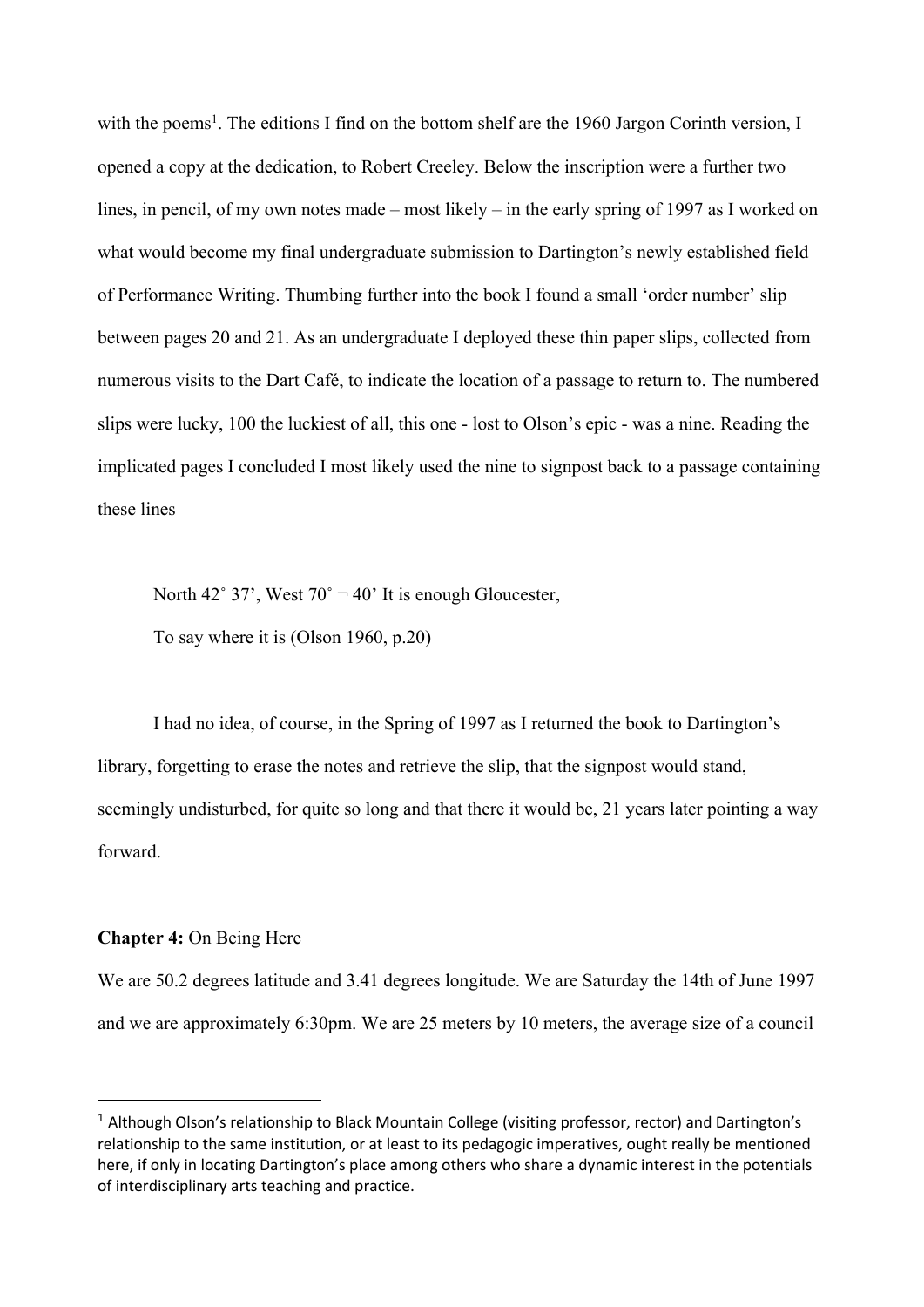swimming pool. We are balconies, we are the gods, we are the floating-up organs. We are Dartington College of Arts Studio 11.

So begins Chapter 4 of the text of On Everest, my final submission to Dartington's first graduating cohort in the field of Performance Writing and what was to become Lone Twin's debut work – we were, at that point, yet to adopt a company name or make the decision, though no decision was made, to spend the majority of our working lives together. Dartington's Studio 11 (formerly the Dance School and now, I think, Studio 6) has a shallow balcony on which stands a large organ of some notoriety – an audience listening to my reading of the 1997 text sat directly opposite the balcony, at the far end of the long studio space. A white line on the studio floor passed through the space and out through open doors at either end of the studio. The line is  $1/300<sup>th</sup>$  the vertical height of Mt Everest, if traversed 300 times during the hour-long performance Gary, myself, audience, balcony, organ and studio would – as the proposition went – summit.

Saturday evening, June  $14<sup>th</sup>$ , marks the first time Gary and myself perform together – we had just met, days earlier and Gary had generously agreed to help with what had initially appeared as a solo project. The performing of the performance was, at that point, the longest period of time we had spent in each other's company – it was a way of getting to know each other. There had been no rehearsal, only a series of short discussions snatched between Gary's commitments to his own graduating works, to be offered to the field of Visual Performance. This approach, of conducting a series of quick discussions, of making plans, persists; when working alone together we have (mostly) refrained from any discernible process of trying out the doing before doing the doing before an audience. Adopted by necessity in 1997, this approach meant the majority of the moments of doing in On Everest should be written into the performance text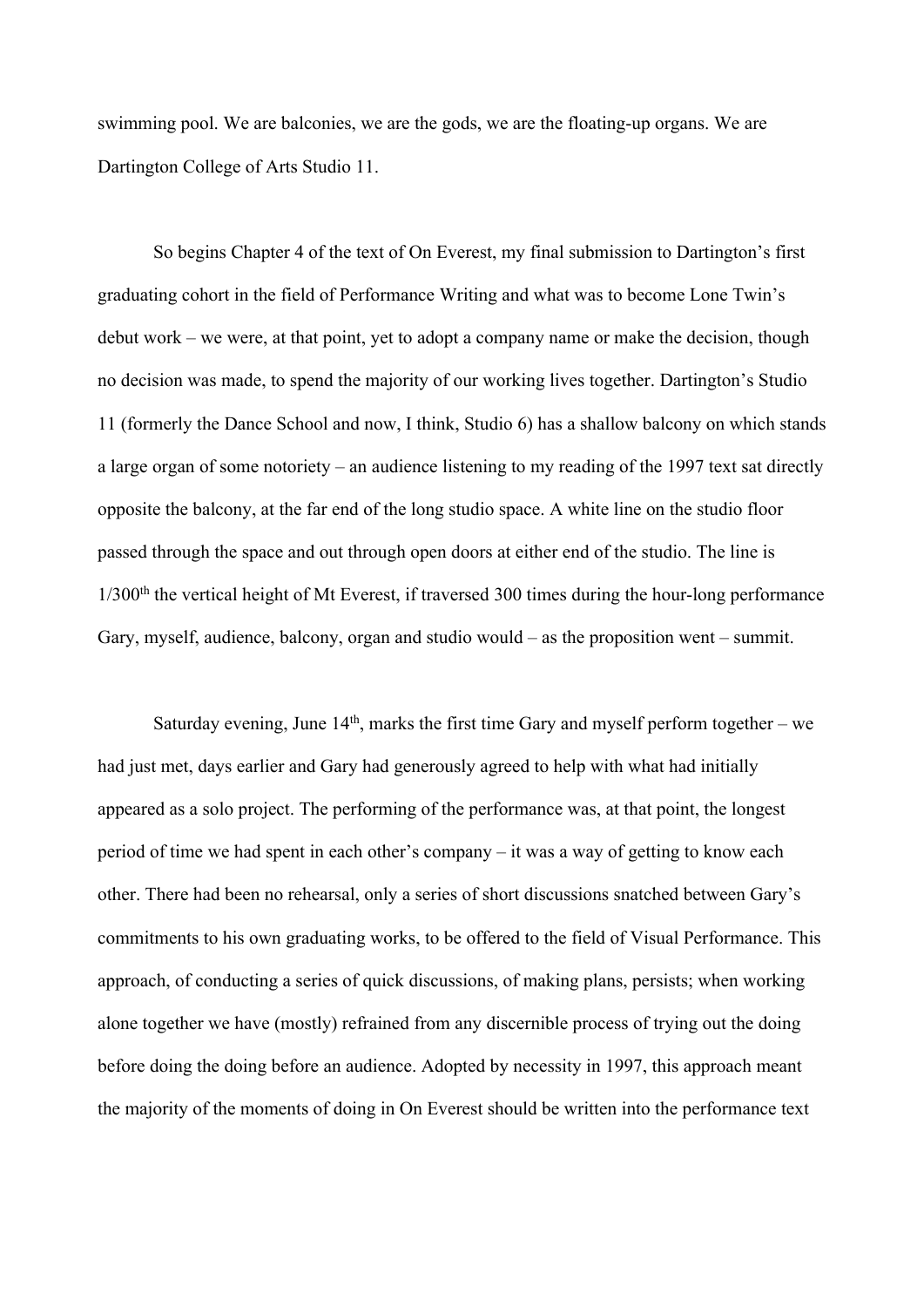and said out loud, as incorporated stage instructions, telling us what to do and when to do it. Say it, we decided, and it would be.

'…It is enough Gloucester/To say where it is' (Olson 1960) sits in Olson's 5th letter of a series of correspondences The Maximus Poems move through and around. Rereading it now, as directed by the nine, I remember my initial proposal for On Everest. The idea was to write, to do, and to say out loud, two places *into* each other and for that to cause something of a meeting, a folding of one place into the other, a conceptual maneuver that doesn't sound jolly at all, but somehow it was jolliness I was after; it felt jolly to be working like this, with a new friend, it was social – I wasn't alone and many of those quick discussions with Gary had made me laugh very deeply about what I was trying to do with the piece. An early draft was academic, theoretical, dry. As my tutor, Brigid McLeer, carefully and brilliantly made clear, a 'conference paper' read aloud wouldn't do much to hold an audience expecting a show (it doesn't do much for an audience expecting a conference paper). In effort to hold at least Brigid I upended the academic tone, imagining it – with its assumed orthodox deadpan - as a joke of sorts, or at least the set up to a joke, and then attempted to cheer it further with elements that could make the rug, place the rug and then pull the rug from under its four feet.

Olson's impulse to locate Gloucester by the geographic guarantees of longitude and latitude is countered by proposing *saying it* alone is enough*,* in terms of locating the idea of it in time and space. It is a proposition I was taken by, and so did the same for my text's performance location, offering longitude and all. I hadn't remembered, until reunited with the nine, that I had so clearly lifted the tactic from Olson's 5<sup>th</sup> letter.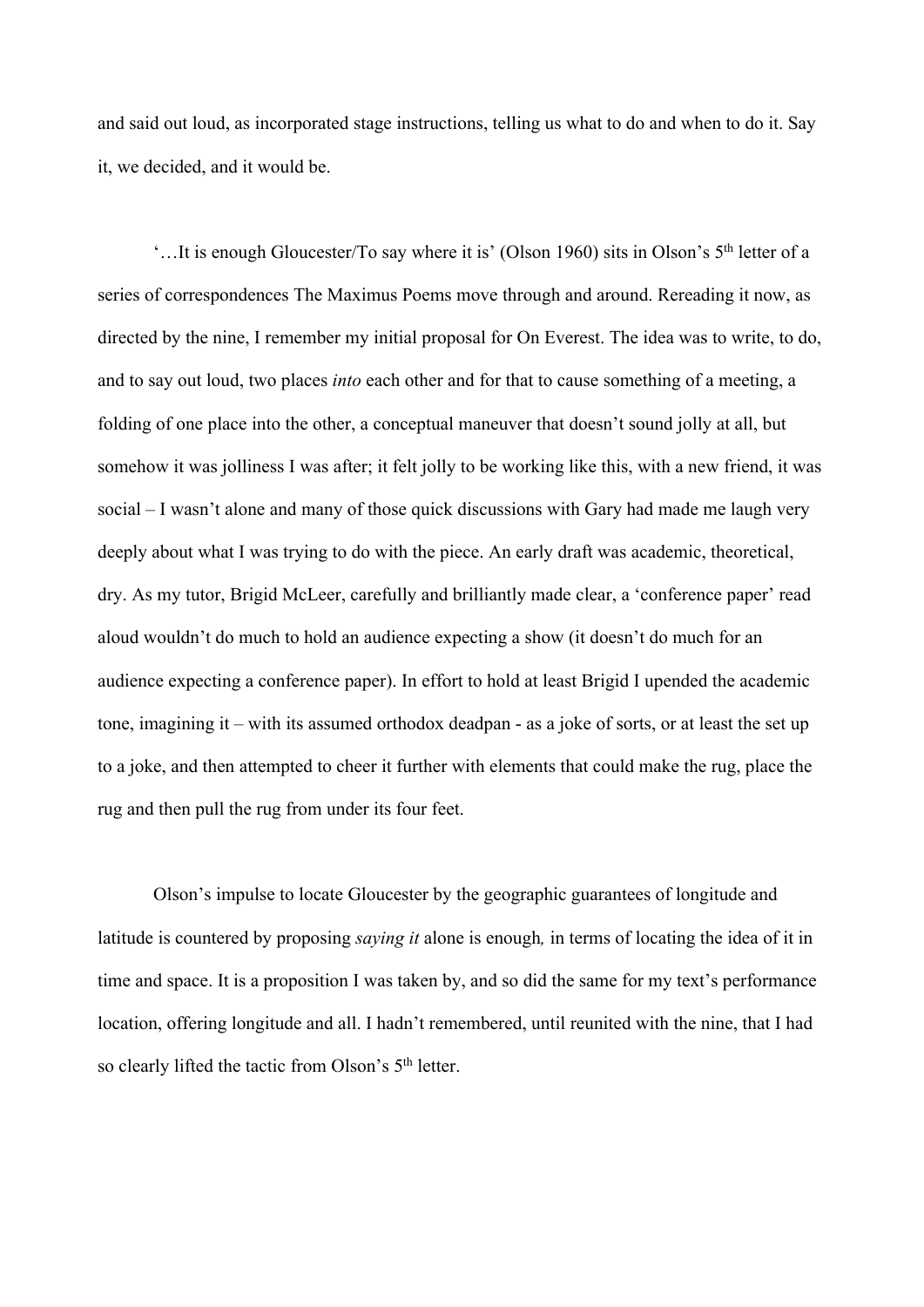Dartington College of Arts Studio 11 used to be called Dartington College of Arts Dance School. The shape and length of the dance School has a story about it. I'm not sure when the story takes place – or when the change in name occurred, but it goes that a dance teacher here at the time was asked on the specifications ideal for a building in which dance could be taught. The story has it that the dancer walked over to the proposed site of the Dance School and took a run and a jump. The points at which she began her run and finished her jump are now marked by the opposite doors of Studio 11. Which works to explain why the doors aren't exactly opposite each other – she fell slightly off course. Until asking Gary to do this - Gary, take a run and a jump - I believed the story, only now I realise for those speed and distance calculations to be correct the dancer must have been taller and longer-limbed than Gary – which is hard to imagine.

It is hard to imagine and it's incorrect. The story belongs to the arrival at Dartington of Ballets Jooss and the jump was almost certainly made by the company's joint-master Kurt Jooss. A recent and remarkable history of Dartington offered in A History of Dartington Hall in Twenty-Three Moments gives context to the ballets' arrival in a timeline entry for 1935:

Totalitarian persecution in Germany and Russia leads to an inrush of European talent. The Elmhirsts acquire the ballet Jooss; Kurt Joos invites Rudolf Laban and Lisa Ullmann to join the company at Dartington; Michael Chekhov's Theatre School opens; visits from Bauhaus fugitives Walter Gropius and Marcel Breuer… (Mount 2017, p.61)

In photographs Kurt Jooss doesn't appear to be overly tall, in comparison to Gary, but it's hard to tell. In my experience the reading of one's photographically rendered dimensions depends entirely on who one is standing next to.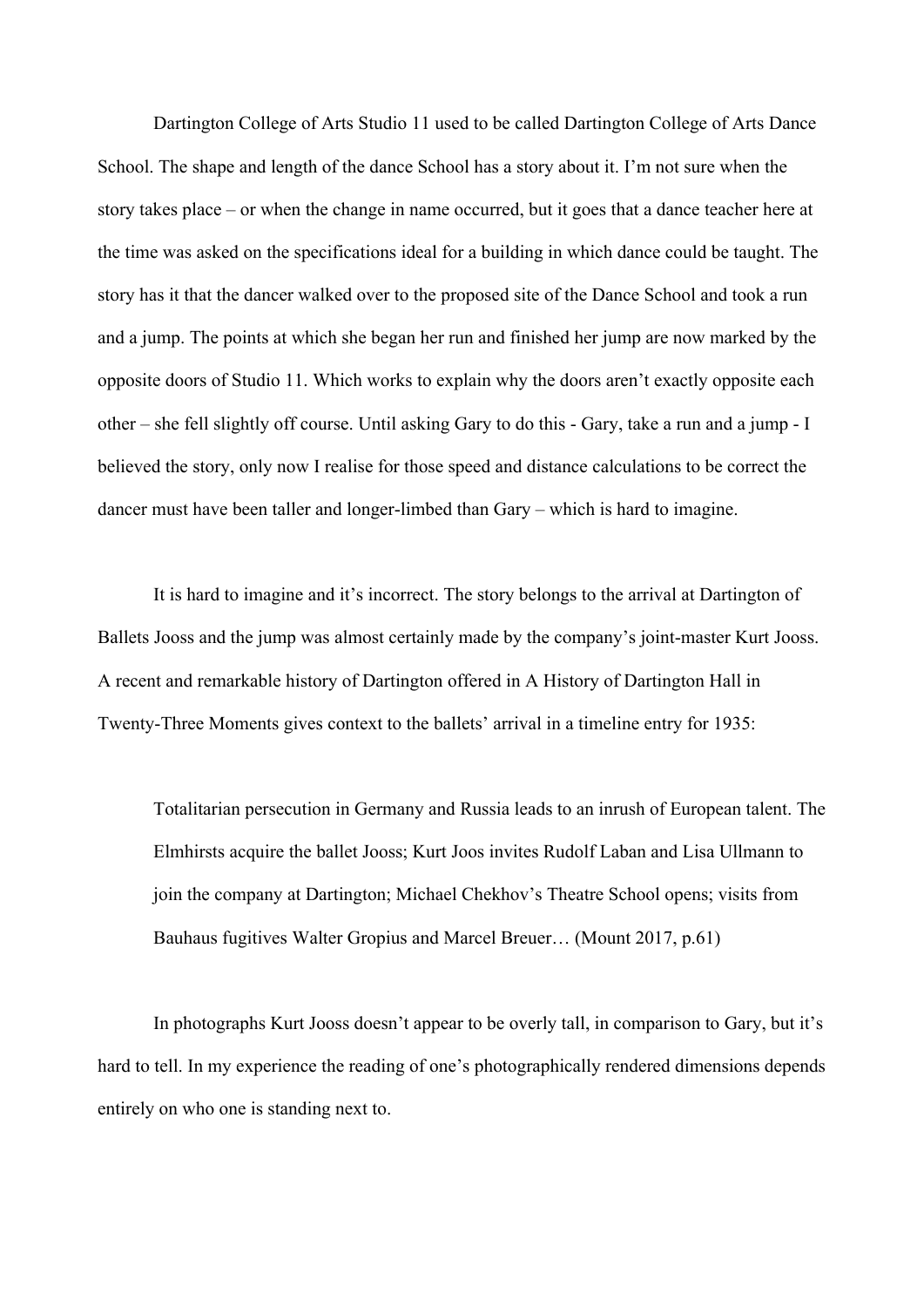A number of elements, introduced to me by Performance Writing at Dartington, combined to suggest building a performance around the attempt to write, to fold, one space into another. I was taken, and still am, by the proposition from many fields of spatial inquiry and discourse that places are, in concert with their physical realities, imaginary, dreamt of - thought and practiced into our lives by the happenings and happenstance of our lives - and that these dimensions are a true part of any physical reality (certainly that would be true of any account made of the place of Dartington College of Arts). The proposition goes that a narrative space is the only space we can stand in, the only space we can stay in. This resonated with the various bits of curriculum on Performance Writing charged with prompting questions on where work comes from and where work goes – *where* is it placed, *where* is it received and how might asking those questions shape the thing worked? Much is made, and rightly so, of Dartington's dynamic take on the opportunities and possibilities of hosting a number of disciplines under one institutional roof, and asking, quite simply, what is (a) discipline for. Alan Read is to the point on this, Dartington was

…an educational institution that understood 'instituting' something was a responsibility and a commitment to equality among practiced disciplines, not an excuse for the hollow promise of an infinite interdisciplinary liberty. (Read 2011 p.8)

This approach was hugely generative in terms of allowing, of supporting, practices of making. From my own experience the placing of a *where* next to a *what*, *why*, or a *how*, was equally generative and it came with a doubling of sorts, because the place of Dartington – in this case the studio itself, the location of the performance – had already been very many places.

**Chapter Five:** On The Border Between Asthma And Stitch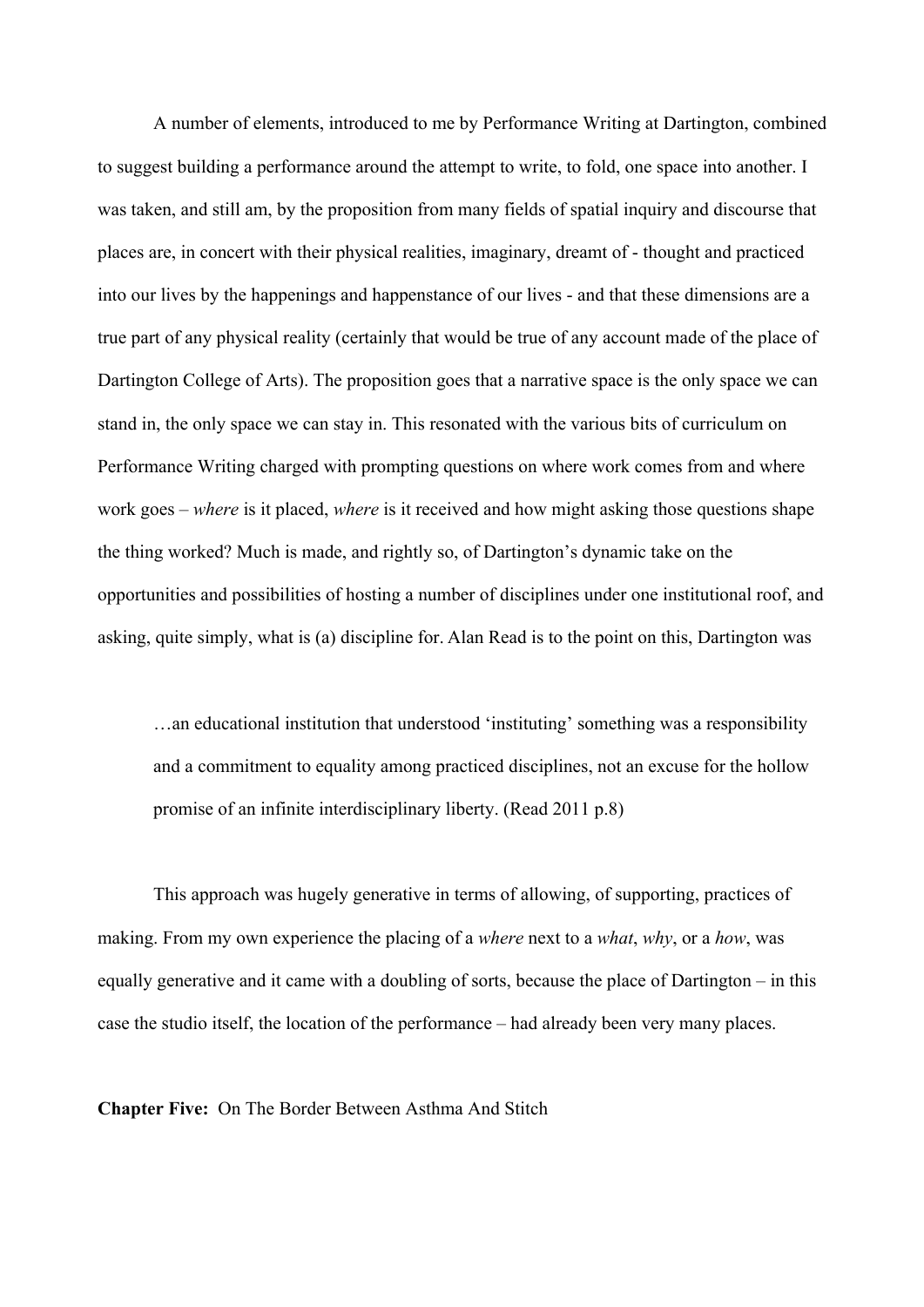**Chapter Six:** On Lucky Charms, Pockets Full Of Marbles And Fingernails Stuck Down With Glue

**Chapter Seven:** On Neil Armstrong - No Questions About The Moon Please

**Chapter Eight:** On Using Emptied And Washed Fairly Liquid Bottles To Express The Inexpressible And Using Duvets To Do The Same.

#### **Chapter Nine:** On The Possibility of Failure

There is the very real chance that time will run out on us tonight - that we'll reach the end of our programmed hour and we won't have reached the summit. This would be nothing to be surprised about. Only 16% of attempts by westerners on Everest have been successful since records began in 1924. Two of the more daring and spectacular failures are remembered as group leader Rainer Hoister's expedition in 1951 with his young team of Adventure Scouts on a sponsored relay race to the summit - with the baton being dropped at a very early stage - and Michael Stones' solo attempt on the mountain in a barrel. Of a failed attempt in 1952, a year before the mountain was finally conquered a climber stands at the foot of the mountain - at much the same altitude as we are now and considers turning back.

Gary: If a man feels he is failing to achieve this stern standard he should perhaps withdraw from a field of such high endeavour as the Himalaya. Tilman, H.W, Nepal Himalaya, Cambridge University Press: 1952, page 241.

Myself and Gary both enjoy that quote for its stiff-upper-lipness, it's something we'd very much like to replicate. But at this point - as we complete the 9th chapter, the first 20 minutes and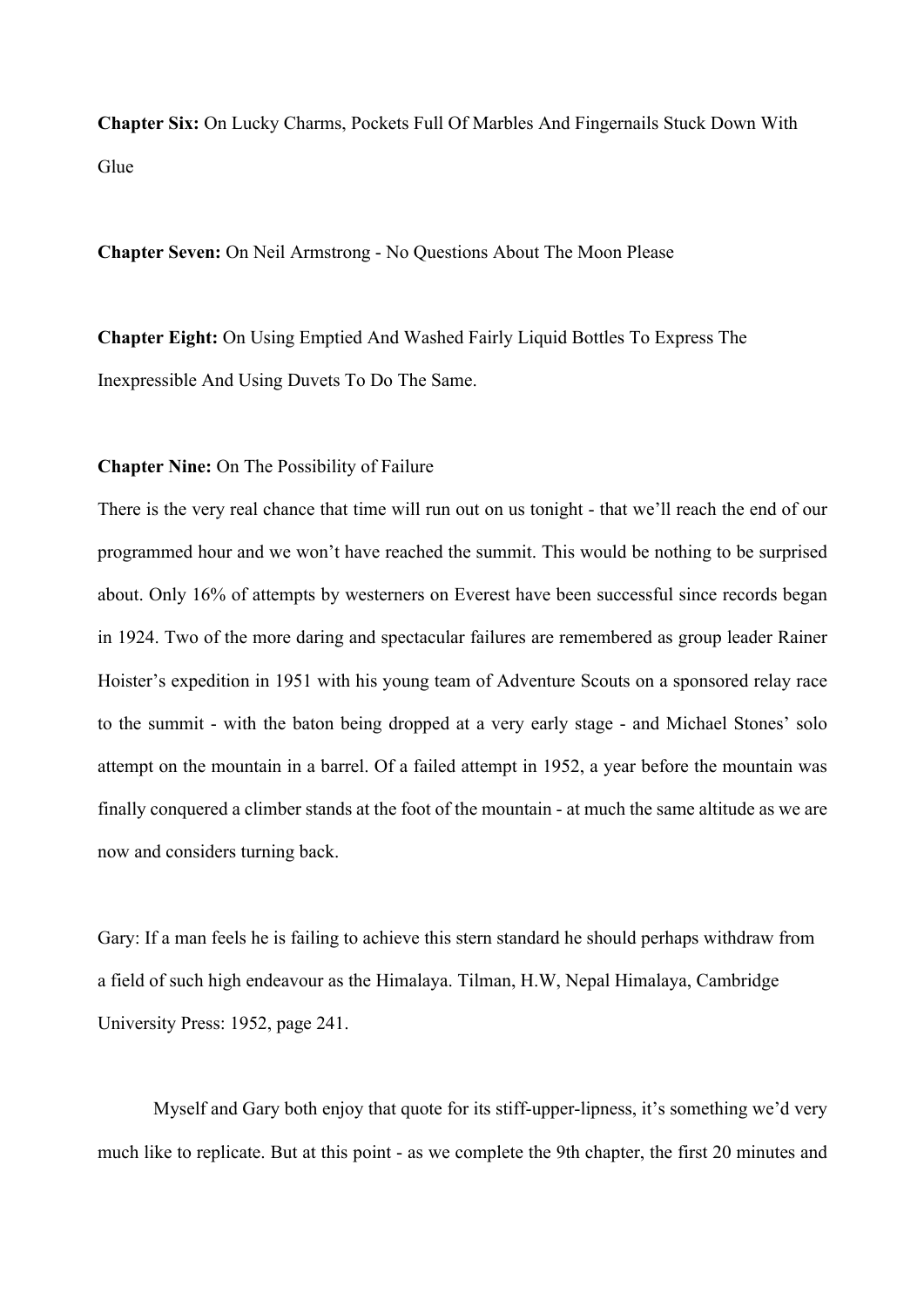approximately the first 400 meters of our ascent, I'll ask Gary if he would be kind enough, the next time he passes, to switch on our oscillating fan; let's try and get some air in here.

**Chapter Ten:** On Persistent Folly - Don't Go Up There You'll Kill Yourself

**Chapter Eleven:** On Statistics, Damn Statistics And Stats

**Chapter Twelve:** On Nuts For Energy And Bananas For Fun

**Chapter Thirteen:** On Kaleidoscopes, Geography And George Everest And The Colonial Naming Game, With The Preface: Oh Look, A Mountain

**Chapter Fourteen:** On What's Going On

I am working through On Everest, not because it is merits attention in and off itself, but because it seems an adequate example of something that exploits an offer, an opportunity, made by Dartington. John Hall's citation given in conferment of an Honorary Fellowship awarded to Lone Twin in 2007 puts it like this:

In honouring Lone Twin, Dartington celebrates itself, the way it has been able from time to time to permit unpredictable value by having in place conditions of provocation and permission. The Field of Theatre at Dartington proposed a fellowship for a collaboration born out of two different fields and invited someone outside their own field to read the citation. (Hall 2007)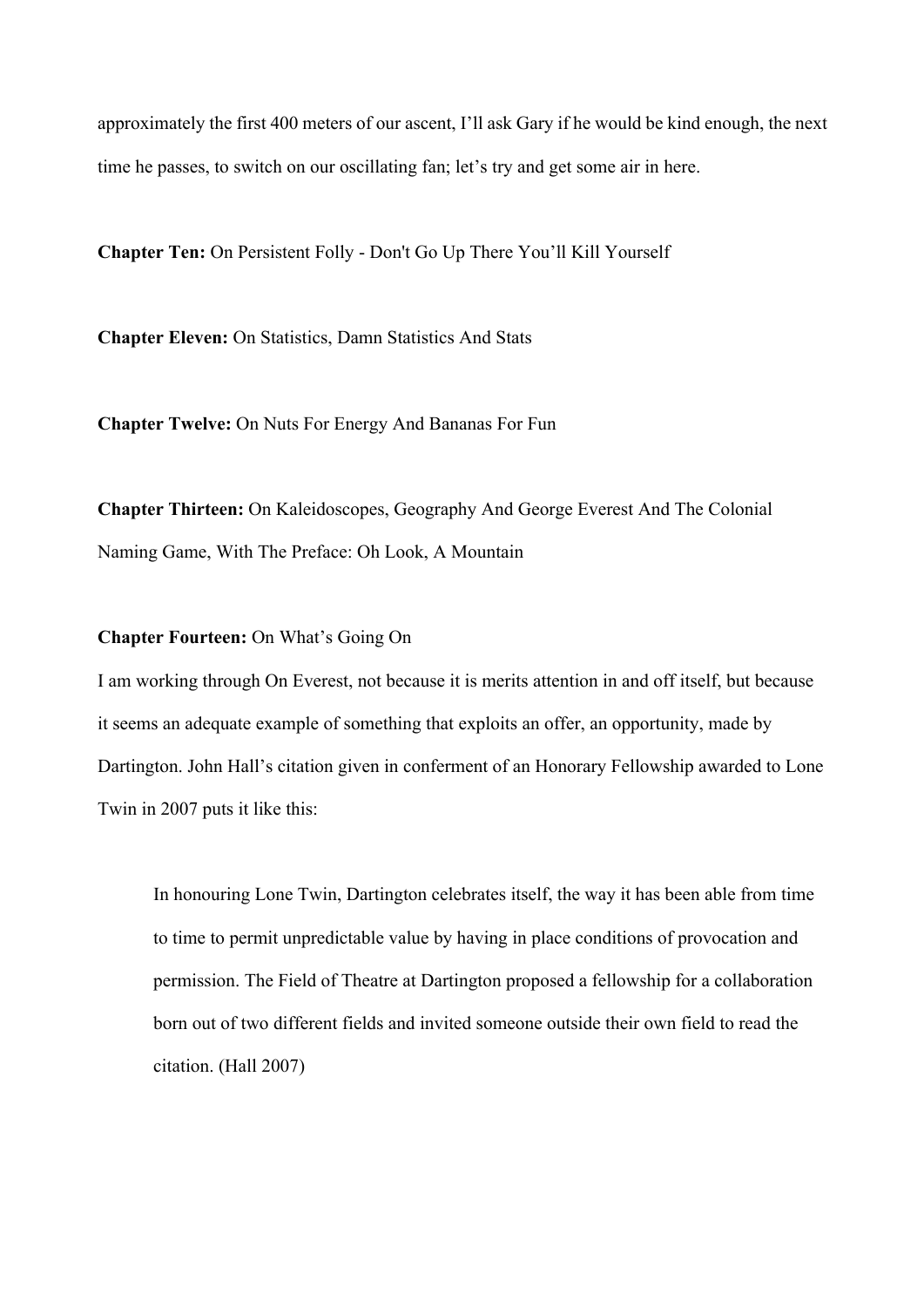Working with On Everest also roots things, pragmatically, in a studio space, in a space built of, and for, doing. The focus on a studio acts too as a tethering device, I would otherwise wander off and get lost in the gardens.

**Chapter Fifteen:** On remembering, remembering, remembering, remembering (repeat until breath runs out) – And Then Just Forgetting

Alongside a discrete visit to a library I brave the contents of a boxed archive of materials gathered from studying and teaching at Dartington. I pull out an undergraduate brief for a unit delivered by Brigid McLeer and myself to Performance Writing students across March 2000. It describes an activity I very likely undertook as a student, and if not this one others very much like it certainly were undertaken, and perhaps enjoyed:

Writing Practice: Semester 2, Brief:

Block 4 (Weeks  $16 - 20$ ) Solo texts: generation, transformation, editing and redaction

- Develop a written text in eight sections.
- Each section must contain a quotation from at least one other section. The first section is not an exception to this requirement.
- At least two of the sections must contain passages of a conversation heard by you between the start of this brief and its completion.
- At least two of the sections must contain quotations or allusions on a principle decided by you.
- You should decide on form and genre (poem, story, script or anything else of your devising)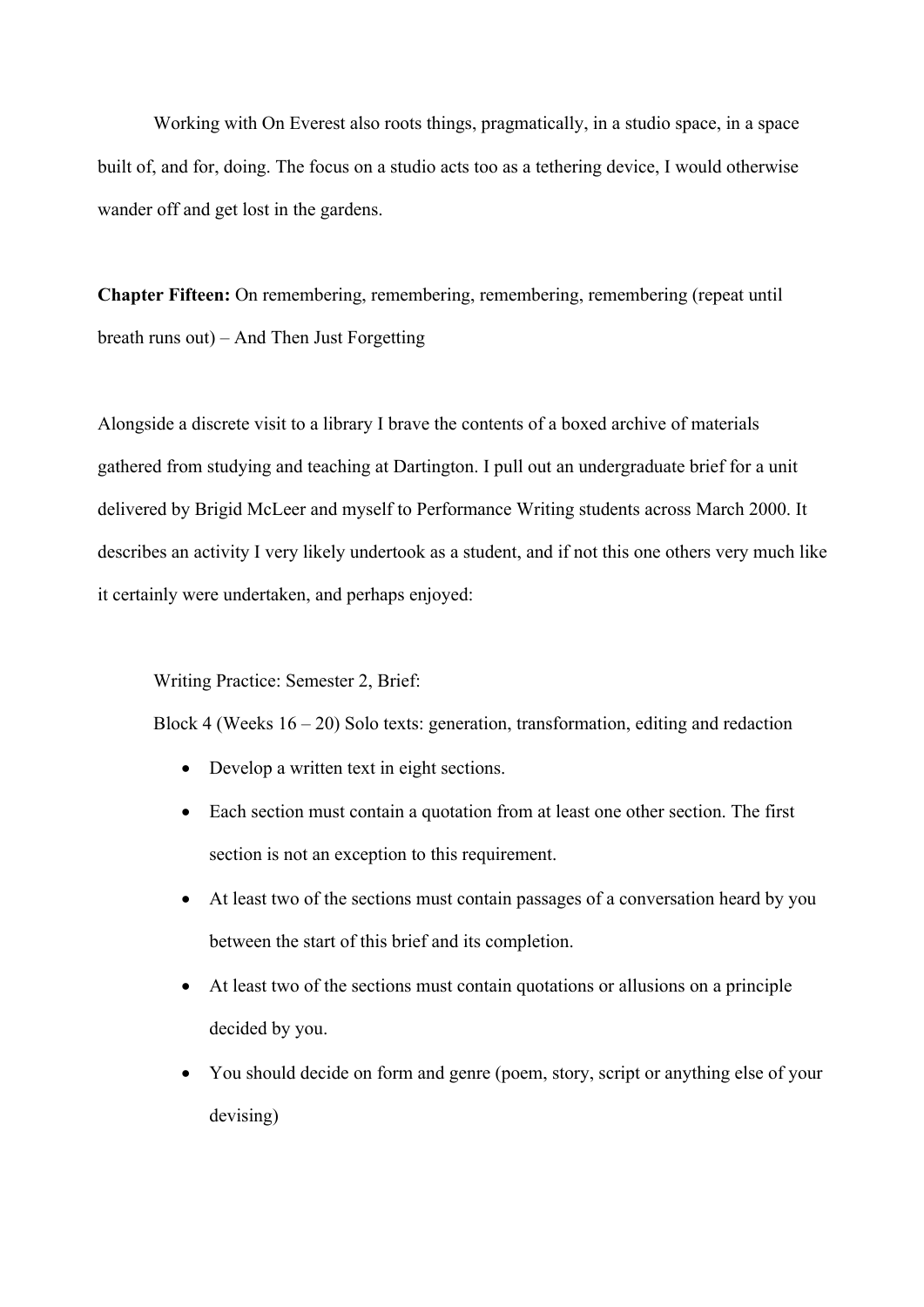- You should decide on what constitutes a section. The sections should have some structural, shaping, or organisational feature in common.
- The first line of the first section and the last line of the last section should be identical. (McLeer and Whelan 2000)

This brief is usefully typical, and although many other approaches to working with text were explored on Performance Writing, common to many was the very clear proposition that the *where* and the *how* were necessary elements of any *what*. Of course a *where* may not be placeful, in geographic, terms at all - the political, the anatomical, the etymological, the critical, the subjective etc. were all, and always, vibrantly present in responses to such prompts. Looking at this brief and other materials in the box the range of organisational strategies worked across different writerly forms is notable; lexicons, indexes, taxonomies, lists, sections, are expanded and exploded many times over. Organisational principles read to be key, particularly their use as a generative tool. In one folder I found notes on Borges' fourteen animal classifications listed by the *Celestial Emporium of Benevolent Knowledge*, a copy of John Hall's *Thirteen Ways of Talking about Performance Writing* and a photocopy of Stevens' *Thirteen Ways of Looking at Black Bird* – the two came to me in that order. On Everest is organised into sixty so-called chapters, mercifully this article borrows only twenty-one of them.

**Chapter Sixteen**: On Oxygen Tanks, Crisp Packets, And Dog-Ends.

**Chapter Seventeen:** On The Old Land, The Old Country, The Old House, The Old Gang And All Of The Old Things

**Chapter Eighteen:** On Altitude Sickness And Its Symptoms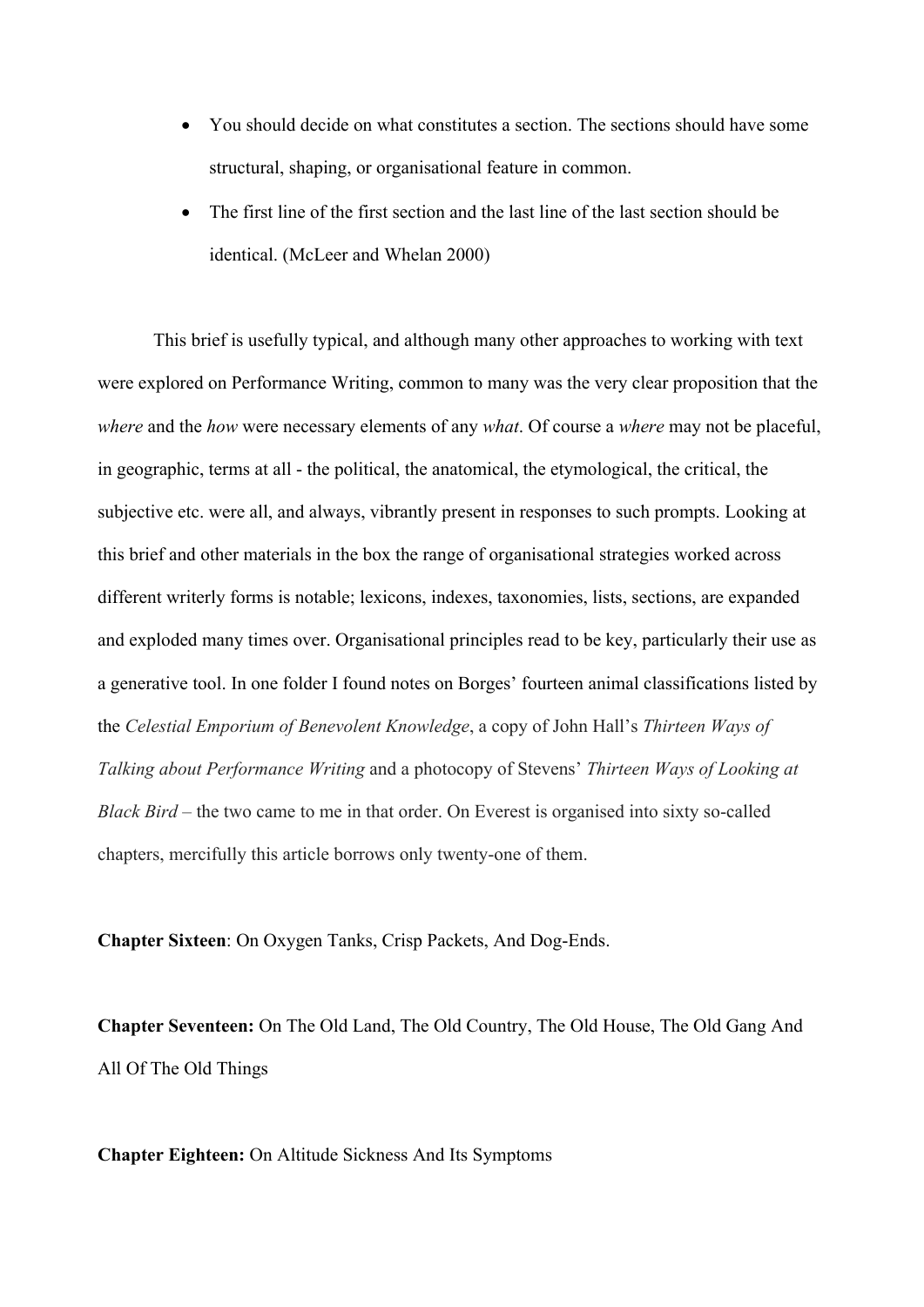If we were suddenly placed on the summit of Mount Everest right now, three quarters the way up through the Earth's atmosphere, five and a half miles above us here and bang in the middle of the jet stream we would survive for a little under two minutes. After that the decreased atmospheric pressure, pushing only one third the amount of oxygen needed for breathing to keep us alive, suffocates us. As the level of available oxygen falls the body responds by increasing the blood flow to the brain, causing the brain to swell. In extreme cases the brain is squeezed out of the skull and down the hole for the spinal cord. The increased blood pressure causes leakage from the blood vessels and the lungs begin to fill with liquid. We effectively would drown standing on the highest place on Earth.

Altitude sickness in its earliest stages - experienced initially as a feeling of slowing down both mentally and physically, is suffered by even the most acclimatised of mountaineer. Aside from the very physical effects of the condition comes a more gentle symptom; nostalgia. Climbers suffering from only mild altitude problems have spoken about a sense of nostalgia for past events creeping into their thoughts and then eventually obsessing uncontrollably on them for days at a time. Thanks Gary -

#### Gary:

I remembered a place where my family used to visit each summer, a place with a great beach, I made a friend, and he was there again the next year, I must have been 8 or 9, and we kept meeting up like that. That's all I could think about, one foot after another - that place and my friend - the higher we got, the worse it got, until I became dizzy almost from the memory and had to stop and sit. I managed in the end to get my mind away from it - I realised I could easily lose the group, so I started on again. Burleson, Todd, May 1997 at http://www.everest.mountainzone.com/everest.stm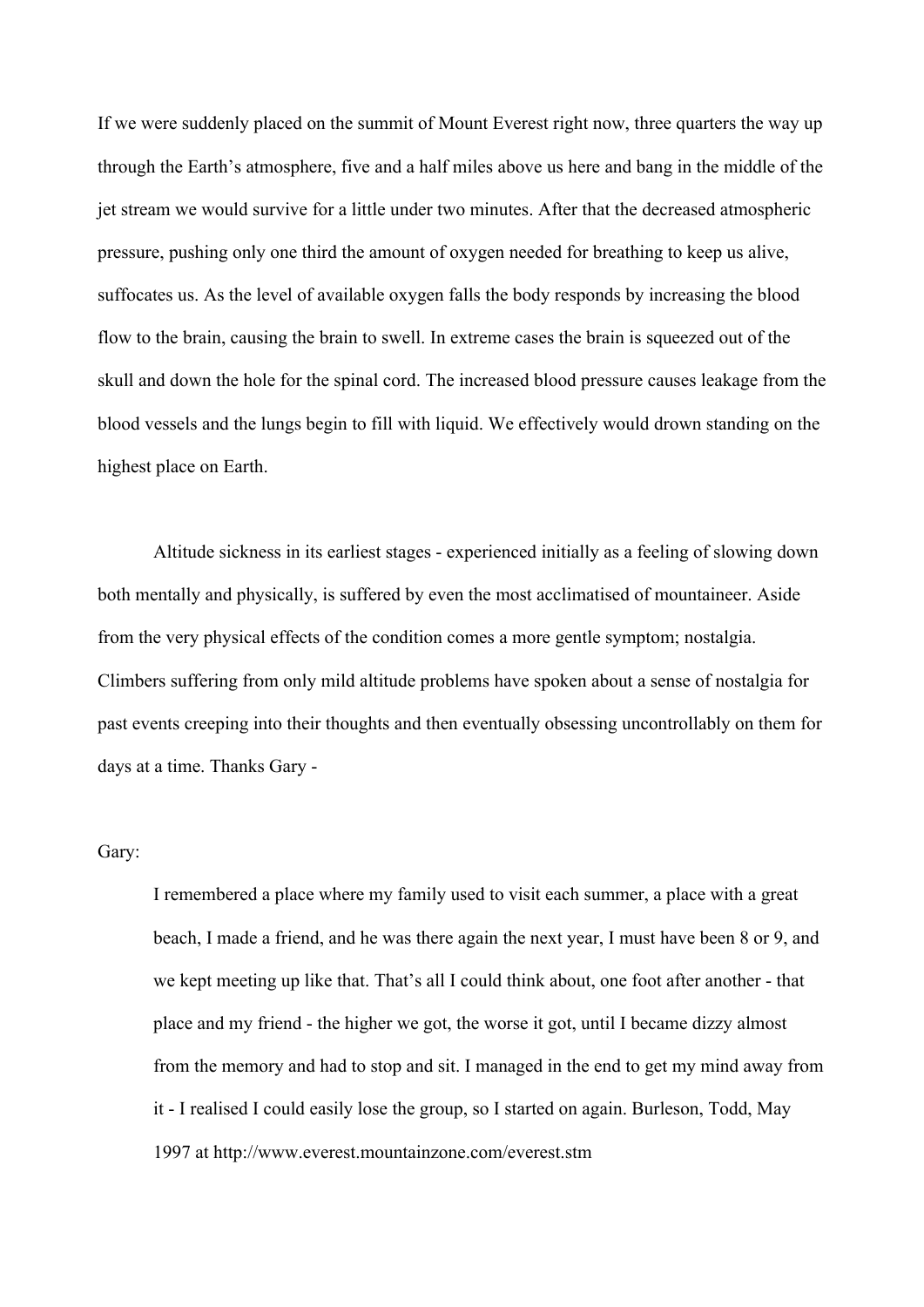The sickness allowed to run to its fatal end, with its internal drowning, is said to cause a similar sensation to the more common notion of drowning where the mind is pushed through a series of hallucinations on past life before eventually giving in and shutting down.

That a journey made to the extraordinary outer-reaches of the planet would do its level best to take you back into remembered, forgotten and imagined places of everyday life was more than useful in trying to open-out On Everest's attempt to do something of the same; a way of thinking about, writing and performing about, where we – the *we* performing, and the *we* watching – happen to find ourselves. *Here we are, let's go* was something I wanted the performance to say, and to do. In 1999, two years after leaving Dartington we returned for a short artists' residency, where we would develop a new project, The Days Of The Sledge Hammer Have Gone. The job of the residency was to find a way of working together in rural spaces – we had made various projects in urban contexts and wanted to shift focus. Writing about that process we described wanting to find a way that '…we and our work could somehow become the places we found ourselves in' and that 'We worked to find actions that would put us in a meeting with the geography of our circumstances' (Whelan and Winters 2001). We tried to achieve this, or a version of this, during the Dartington residency with this relatively short effort, titled Dart Action:

Wearing a tracksuit and a sports hat: run from the Yew tree in Dartington Hall's graveyard, Devon, England, through the Dartington Hall estate and into Totnes. Follow signs for Bridgetown and find the left bank of the River Dart. Run the full length of the river path. At the path's end continue into the Dart unitl about knee deep. Take off your sports hat and with your hands on your knees wait for sweat to drip into the river'. (2001)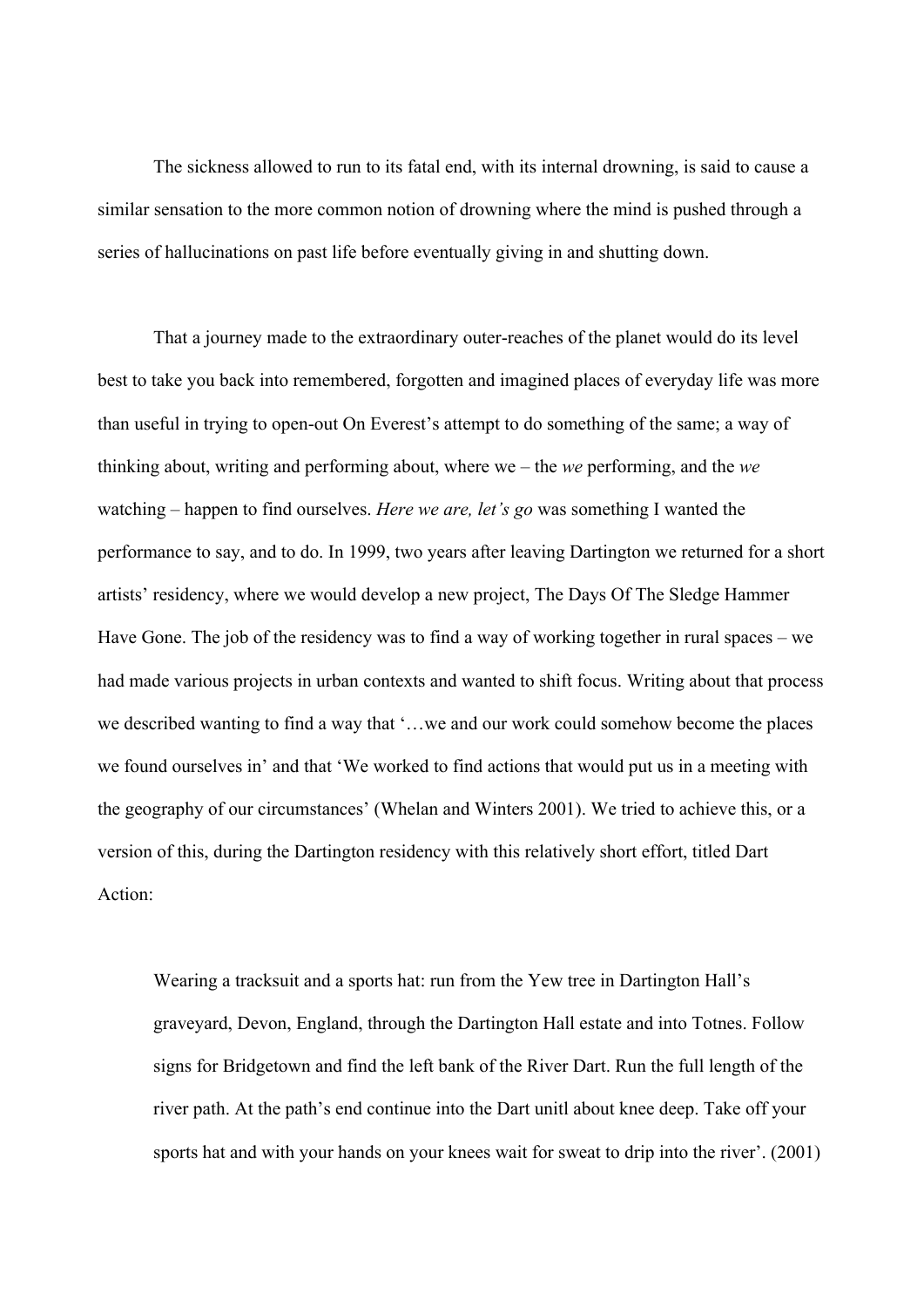A few weeks ago in April 2018, we were working at Dartingon Hall again, to contribute to the excellent Dartington Live season, a series of events and shows presented by '…artists and thinkers from around the world to tackle some of today's very real challenges…' (Dartington.org 2018). Ahead of our show, a new 'dance' work, we were visited, in Studio 1, by our friends filmmakers Christine Molloy and Joe Lawlor (Desperate Optimists). We initially knew Christine and Joe (both Dartington alumni) as theatre makers and their work, which toured regularly through Dartington, had been important to us. The four of us were a little spun out to find ourselves together again in a Dartington studio, it made us laugh. The next day Joe and Christine interviewed us both on camera for a documentary essaying, among other things, acts of radicalisation in rural environments. We did our best with the questions - 'how did you find Dartington, how did you know it was here? What did you expect? How was it to live and work in the country? Is this place a rural idyll? What is a rural idyll? Was there a Dartington way? Why did your pants in the show last night have a union jack on them?

Was there a Dartington way? There was – students would discuss work as being 'very Dartingtony', suggesting that 'Dartington stuff', the work produced, had a particular character, an identifiable shared set of qualities. I think that had to do with two interrelated imperatives. During my time at the college there was a clear pedagogic emphasis on process, one that encouraged the developing and sustaining of an ongoing practice (rather than a fascination with a singular outcome, object, production etc.) and this would often create work (to see, as an audience) where a process was shared, revealed, inhabited though perhaps not overly developed into something *worked*, produced (I am generalising, I can think of many examples where the reverse would be true). Secondly there was something important going on around how the ground of specific disciplines would be mapped onto particular taught fields. The fields of Performance Writing and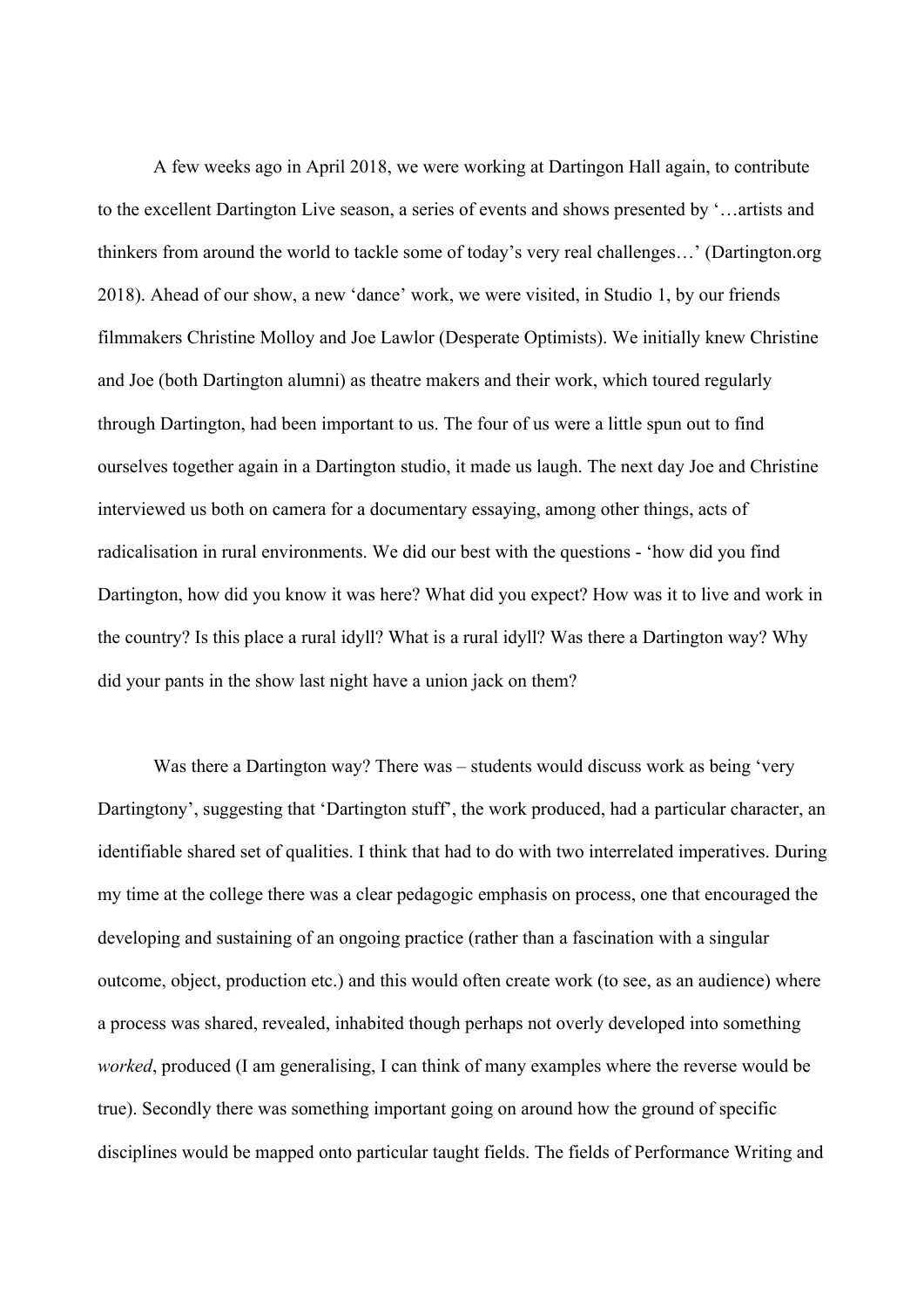Visual Performance, for instance, shared performance as a named element and used performance as way to create work. Both fields approached performance and both approaches were open to influence and shaping by the other. This could mean, and very often did mean, an undergraduate pathway with writing in its title would also, alongside its focus on textuality and performativity, be alert to the visual arts, visual cultures and critical discourses born of the image. Each field also had an expansive and interrogative sense of its own territory, each seemed to locate itself in an ongoing act of defining – each field title was in effect a question; Theatre? Music? Visual Performance? Performance Writing? Canonical approaches to practice and training didn't completely work at Dartington, the emphasis on process was holistic; by what process of being together, of thinking and doing together, can we construct a working agreement on what constitutes, say, theatre?

Joe and Christine's questions questioned the relationship between the place and the ethos of the college and its training. Joe asked if the training experience at Dartington amounted to a form of radicalisation. If it did, we suggested, evidence of it was perhaps most visible in those who resisted than in those – like a Desperate Optimist or a Lone Twin – who gave in. Many of course resisted – of course because institutions of all colour energetically engender resistance. This was particularly true of Dartington and it should be stated here, in this edition of this journal, that real frustration and disappointment with a (or the) *Dartington way* would feature equally, and often unequally, among positives, in terms of experience. With Joe and Christine we agreed that radicalisation wasn't the correct term but many of those we knew who hadn't connected with the offer felt they were resisting something of force, and many encounters in subsequent years would regularly feature comments along the lines of *I don't do any of that Dartington stuff any more*. None of which would be totally unique to Dartington or anywhere else that instituted with intent.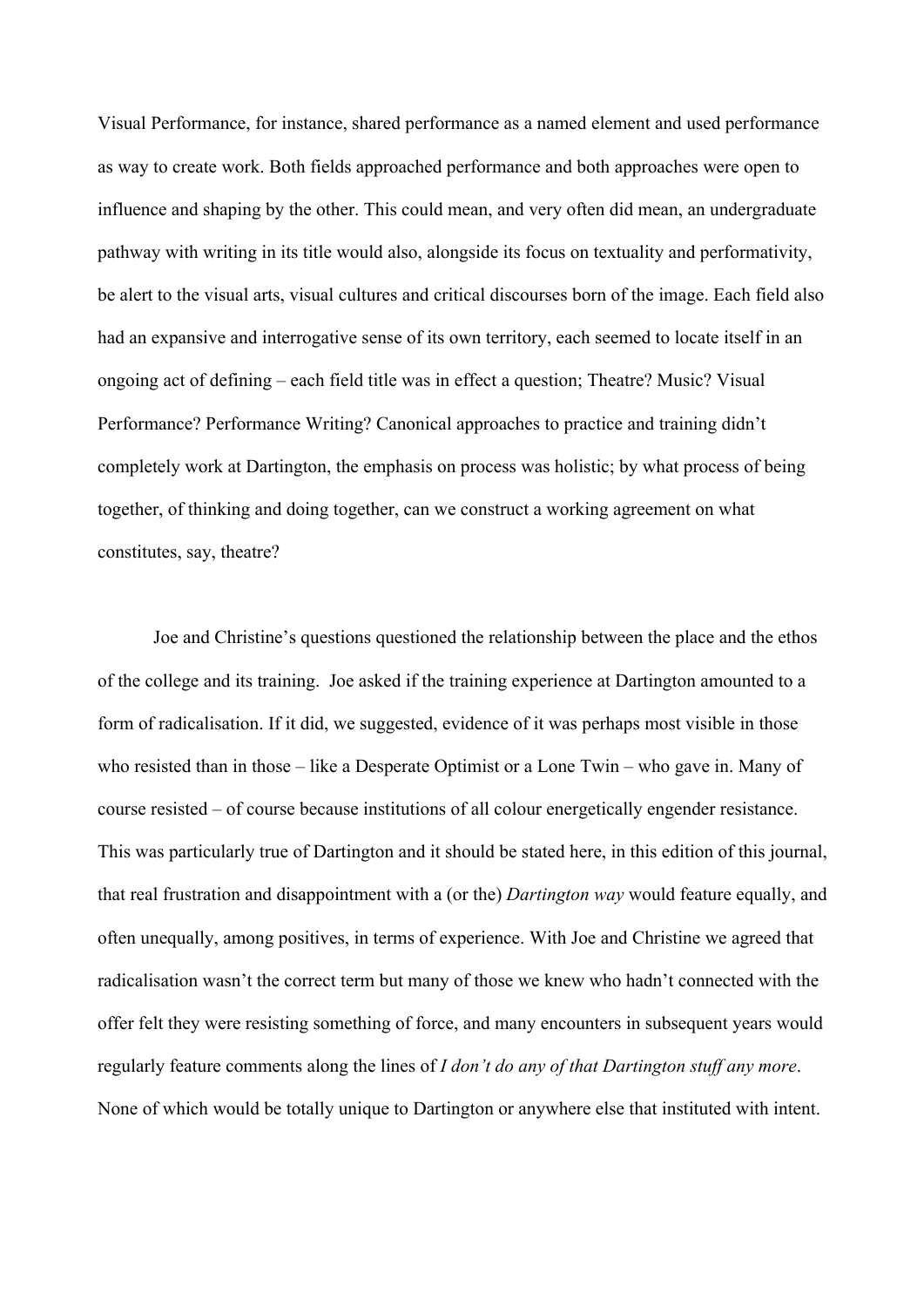But we agreed that Gary and I sought a meeting with the geography of our circumstances, because, as it became clear from Joe and Christine's questions, Dartington did the same.

**Chapter Nineteen:** On Drifting Off And Losing The Plot

**Chapter Twenty:** On Nearly, Nearly, Nearly, Nearly, Nearly (repeat until breath runs out) And Not Quite

## **Chapter Twenty-One:** On The Summit

I think for all of us a very emotional moment. We have come along away, and what's more we have come a long way together. It is hard to know exactly what to say at a time like this, I'm sure - and I know it's true of Gary and myself - that our thoughts are by and large a little bit muddled and confused, but nevertheless charged with a great sensation of achievement, or perhaps its opposite, either way there is, I think, little else to say, unless Gary has something to add?

(Gary has nothing to add)

So as Gary prepares the drinks, and before this evening's paper is passed over to you, I, on behalf of us both, would like to thank you all for coming here and hope that along the way something was said that made things just a little easier, and although at times the going was tough and often painful - you feel it was, in whatever way, worth all the bother.

There is of course now the matter of our descent, but I think it's best to find our own ways down, at our own speed and in our own time. The average person walks roughly a mile and a half a day and so our full descent of Everest's five and a half miles should be complete by early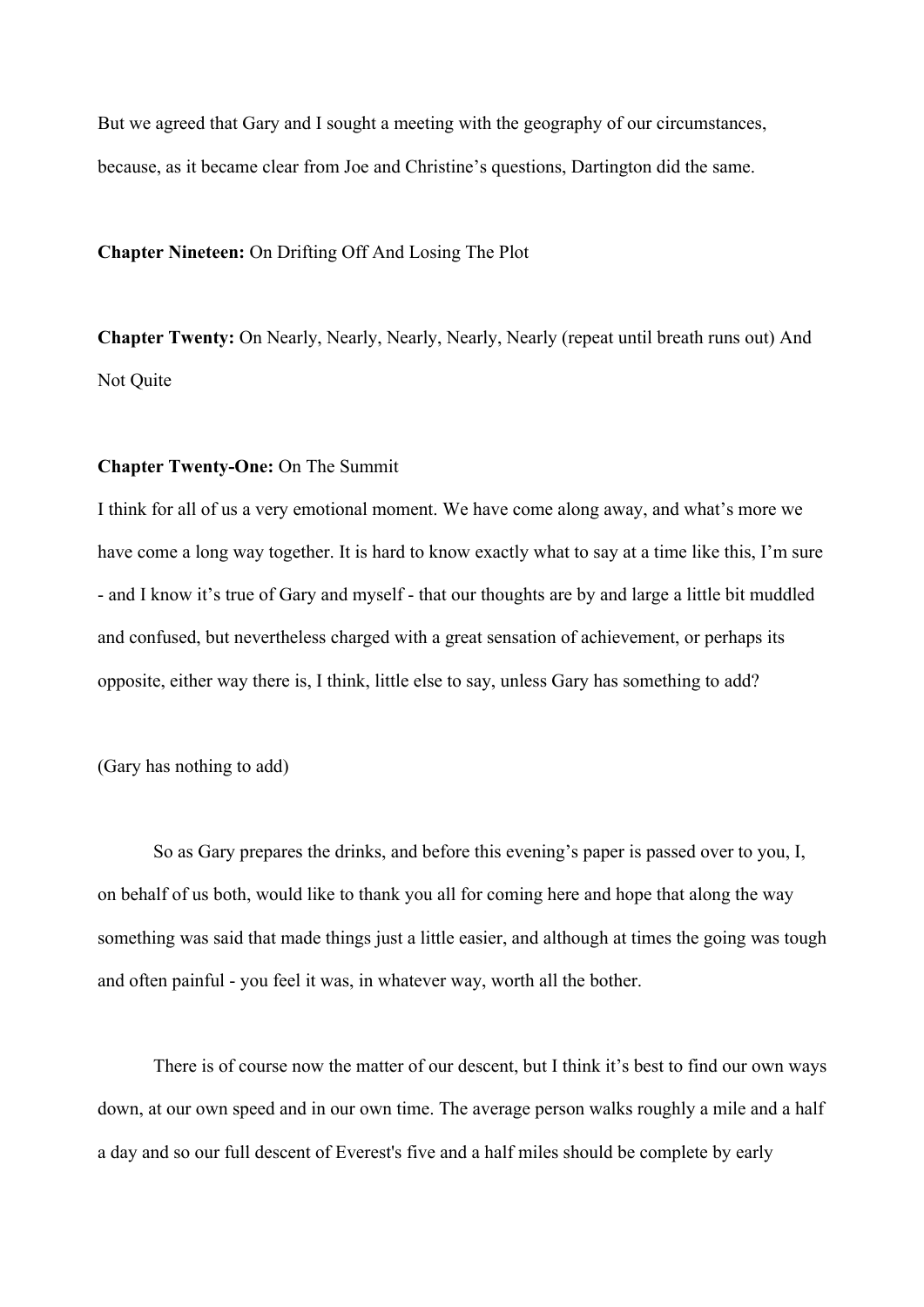Wednesday afternoon, the more leisurely of us should arrive back at sea level just before teatime. I'd very much like you all to take a copy of tonight's paper with you on your journey, and although we won't all be together, perhaps we could on Wednesday of next week, all share a thought for each other. I know that Gary and myself will be thinking of you all at that time, wherever you are.

I'll bring this paper to a close now and allow you to begin on the first few meters of our descent. For those of you who enjoy a drink along the way - please feel free to stop and have one with Gary and I, and don't forget on your way out to pick up a copy of this evening's paper.

I'd like to thank everybody involved with tonight's expedition. I'd especially like to thank again Humpty Dumpty Under Fives Nursery for the loan of these paddling pools and their generosity therein. But special thanks must go to Gary Winters, for without his commitment, mathematical ability and sheer strength, we wouldn't be here now. So, Gary, thank you very much. And once more thank you all for coming here with us. Thank you and good evening.

# PICTURE: WHELAN\_B.JPEG. Caption: On Everest, In Between Time Festival, Arnolfini, Bristol, 2006. Photographs (video stills): Lone Twin

#### **Afterword:**

Gary and I shake hands throughout the performance, to mark Gary setting off again on the climb. As we summit, in wild escalation of the hand shake, we embrace, losing our cups of champagne in the process, one over each shoulder. Audience members are encouraged to pick up a copy of the text, in book form, on their way out of the space. The books, and champagne, have been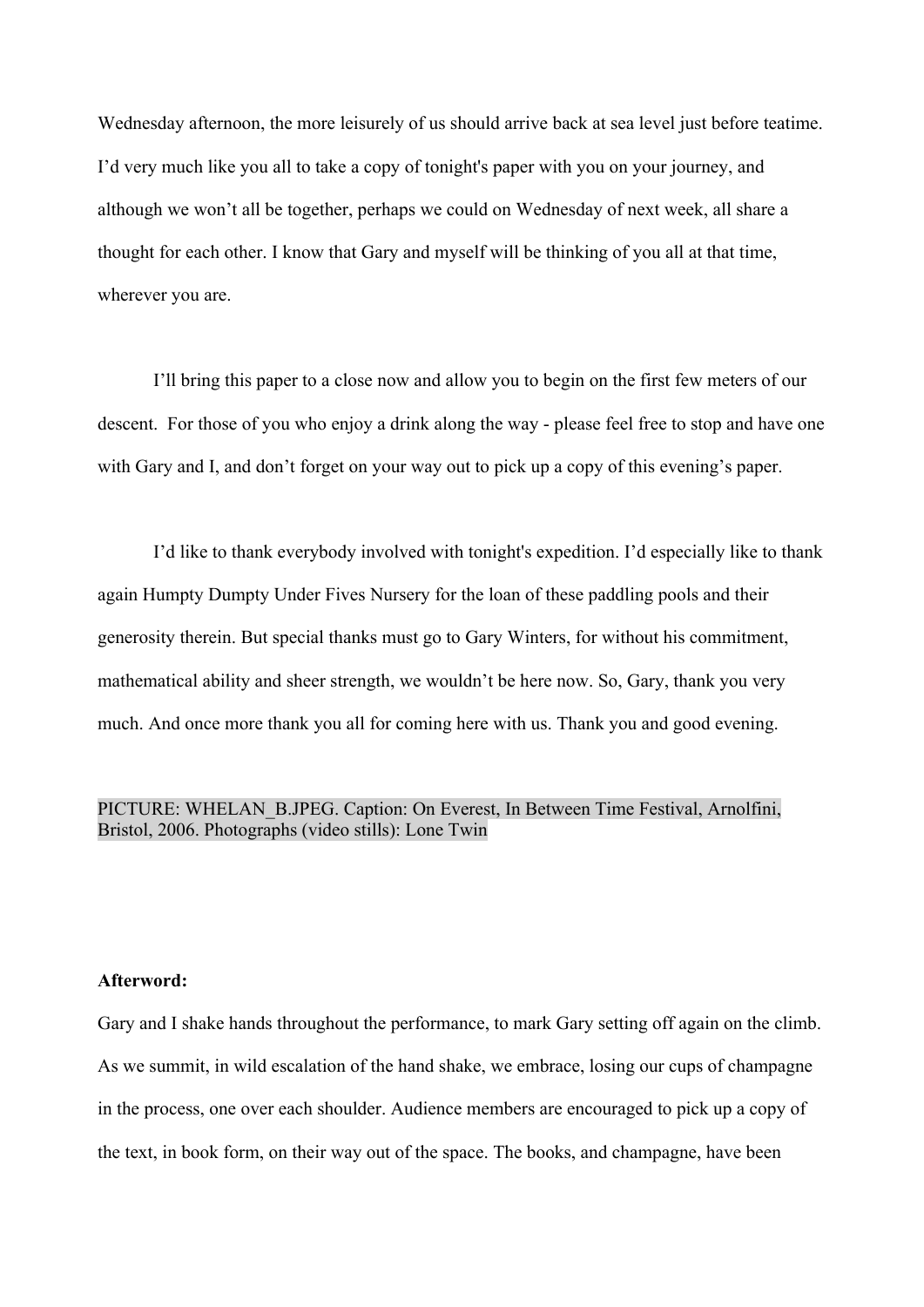carried in two large rucksacks throughout the piece, making each bag – particularly Gary's relatively heavy. The book contains a further note of thanks on its back pages. This from the most recent running of the piece in May 2018, as a contribution to Performing Mountains Symposium, Leeds University:

'On Everest was originally made for Studio 11, Dartington College of Arts and shown as part of Zero Degrees in June 1997, the first Performance Writing BA (Hons) degree show. We would like to thank Brigid McLeer for her help at that time, also other members of the Performance Writing staff team, especially, John Hall, Caroline Bergvall, Ric Allsopp and Alaric Sumner, for their support. (Whelan and Winters 2018)

In the audience on the evening of June  $14<sup>th</sup> 1997$  were a number of curators and programmers, Lois Keiden, then of London's Institute of Contemporary Arts invited the work to be shown there later that summer. We ran from Paddington Station to The Mall by way of a warm-up and, running straight into the ICA, began to traverse the line again, this time up and down the ICA's steep stone stairs.

In the same archive box that I find the Writing Practice Brief I also find a conference paper by John Hall, titled 'Interdisciplinarity: 'disciplines' and contemporary practices'. The paper lists a series of guidelines created 'When a few years ago at Dartington we were trying to re-plan all our degree work in such a way that the relationship between disciplines could be activated…' (Hall 1995) The first two are:

i. Ensure that the disciplinary boundaries are seen as historically and culturally specific and therefor subject to change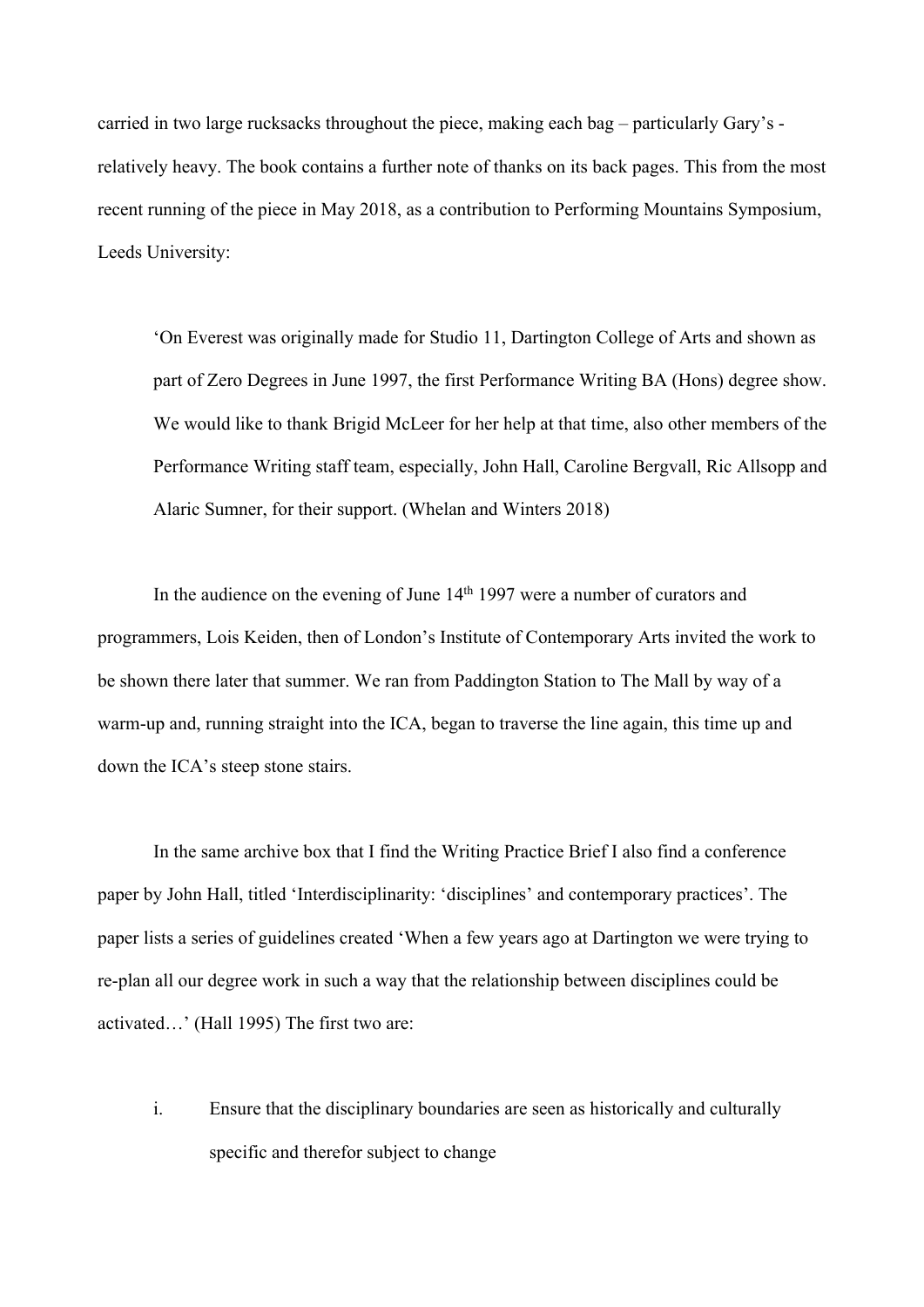ii. Establish a continuing debate, across subject lines, about the nature of performance and composition in such a way that the debate can influence student (and staff) practice. (1995)

Reading these in the now of now it is explicitly clear that the conversation across subject lines Gary and I began with On Everest, and have continued by continuing *doing that Dartington stuff,* is *of* Dartington's approach to practice so fundamentally that John's full set of guidelines reads as a recipe with the only missing ingredients being a taller one and a shorter one or put another way, one of regular height and one of irregular height. And although it is difficult, in contexts such as this, to be uncritical of uncritical appraisals of anything, let alone ones' alma mater, I am unable to resist stating, for the record, my profound gratitude that an educational institution saw fit to draw up a set of guidelines that produced a place in which Gary and I could take a run and jump.

The steep stone steps of the ICA were cruel, the attempt to summit punishing. For reasons not entirely clear we swapped the celebratory cups of champagne for two menthol cigarettes smoked in the venue's bar. During the ascent we discussed the performance at Dartington a few weeks earlier. We asked that audience to be conscious of their collective decent, and to reconvene once at sea level. In the ICA, midway through this second attempt, we decided that we were not, in all good faith, duty-bound to come back down.

--

6050 Words